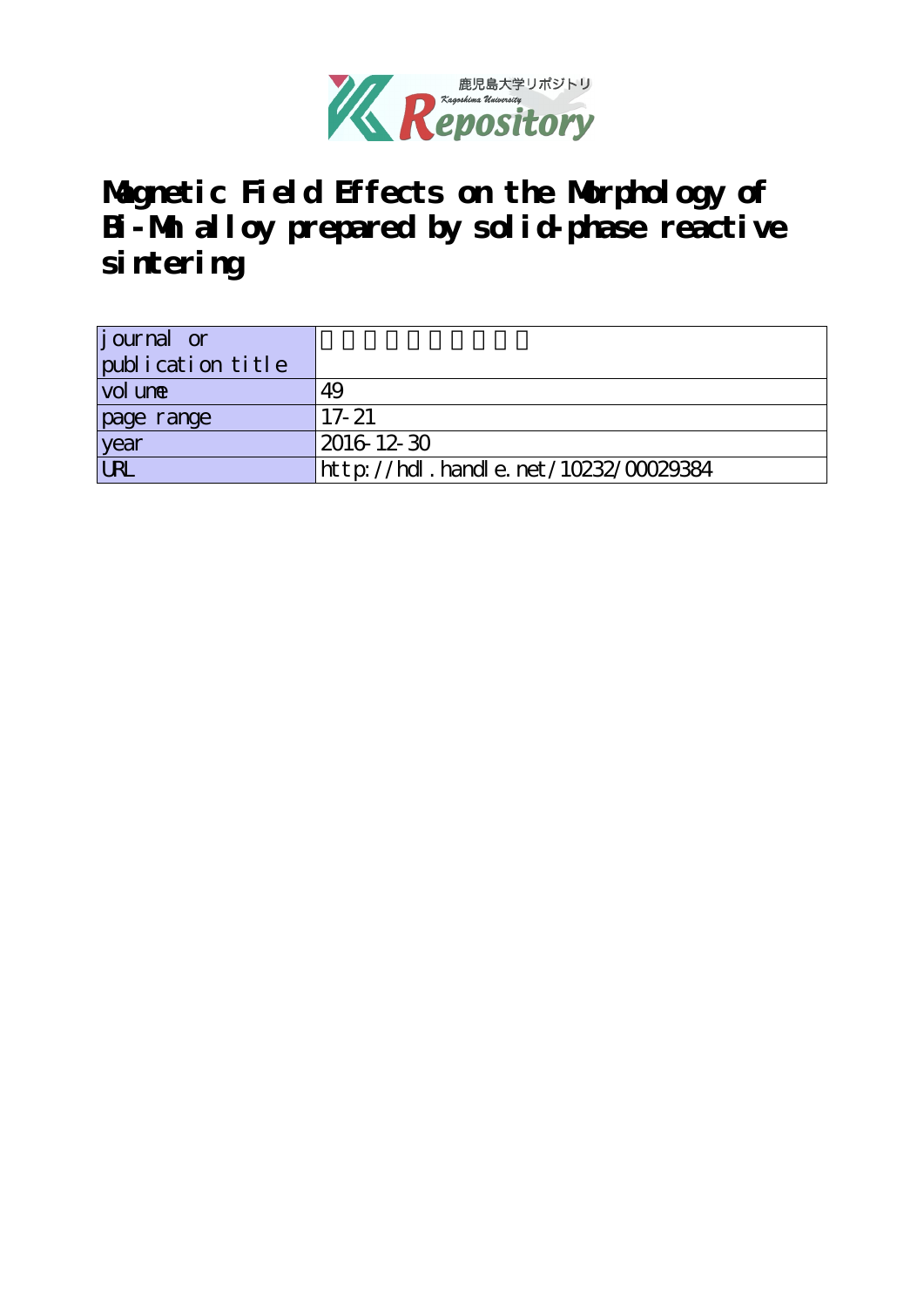# **Magnetic Field Effects on the Morphology of Bi-Mn alloy prepared by solid-phase reactive sintering**

Akio TAKAKI<sup>1)</sup>, Yoshifuru MITSUI<sup>1)</sup>, Daiki MIYAZAKI<sup>1)</sup>, Rie Y UMETSU<sup>2)</sup>, Kohki TAKAHASHI2), Keiichi KOYAMA1),\*

#### **Abstract**

The scanning electron microscope (SEM) observation and powder X-ray diffraction (XRD) measurements were performed for Bi-20at.%Mn alloys prepared by solid-phase reactive sintering in magnetic fields up to 15 T. The ferromagnetic MnBi grains were elongated and aligned along the magnetic field direction in the Bi-rich matrix for 523 K under  $\mu_0 H \ge 10$  T. At 513 K, MnBi phase was not formed even the application of  $\mu_0 H = 15$  T. The obtained results suggested that the elongated grain of ferromagnetic MnBi was synthesized without connecting or rotating in magnetic field.

*Keywords*: Magnetism in Solids, MnBi, magnetic field effect, solid-state sintering

## **1. Introduction**

MnBi is one of the Mn-based ferromagnetic alloys. Ferromagnetic MnBi (low temperature phase: LTP) has a hexagonal NiAs-type structure and a large uniaxial magnetic anisotropy along *c*-axis. The magnetic moment of LTP is 3.9  $\mu_p/Mn^{1}$ .<sup>1</sup> The magnetic phase transition from a ferromagnetic state to a paramagnetic state occurs at  $\sim$  628 K, which is accompanied with the decomposition from MnBi (LTP) to  $Mn_{1.08}Bi$  (high temperature phase: HTP).<sup>2,3)</sup>

In-field heat treatment effect has been reported for Bi-Mn alloys. There have been many reports for the control of crystal orientation, morphology, and magnetic properties, by in-field heat treatment. The elongated MnBi grains were separated each other, and each grains aligned along the magnetic field direction.<sup>4–6)</sup> Magnetic properties of in-field annealed Bi-Mn alloy were anisotropic due to the crystal orientation. These magnetic field effects were explained by the rotation of the elongated ferromagnetic grain, anisotropic crystal growth, and connecting of the grains.<sup>7)</sup> The other magnetic field effects on Bi-Mn system are the change of phase equilibrium under the magnetic field due to gain of the Zeeman energy of ferromagnetic phase. $8-10$ )

Recently, it was found that magnetic field influenced the solid-phase reactive sintering of MnBi.11) Magnetic field effects on reactive sintering from Mn and Bi to ferromagnetic MnBi were reported to be the enhancement of the reaction and the uniaxial crystal orientation.<sup>11–13</sup>) The almost completely uniaxial orientation was obtained by in-field solid- and liquid-state reactive sintering. However, magnetic field effect on the morphology obtained by reactive sintering was not investigated yet.

In this study, magnetic field effects on the microstructure of the samples annealed in solid-state reactive sintering were investigated.

### **2**. **Experimental**

The pellets of  $\phi$ 10 mm and 7 mm thick were prepared by pressing under a pressure of  $2\times10^3$  kg/cm<sup>2</sup> after mixing Mn (3N, grain size *d* < 100 µm) and Bi (5N, *d* < 100 µm) powders. The molar ratio of Mn to Bi was 20:80. The pellets were sealed in a quartz tube with argon gas. After that, in-field heat treatment was carried out under magnetic fields of

2) Institute for Materials Research, Tohoku University, Sendai 980-8577, Japan

<sup>1)</sup> Graduate School of Science and Engineering, Kagoshima University, Kagoshima 890-0065, Japan

Corresponding author: 鹿児島大学大学院理工学研究科 物理・宇宙専攻 小山佳一 〒890-0065 鹿児島県鹿児島市郡元2丁目21-35 e-mail: koyama@sci.kagoshima-u.ac.jp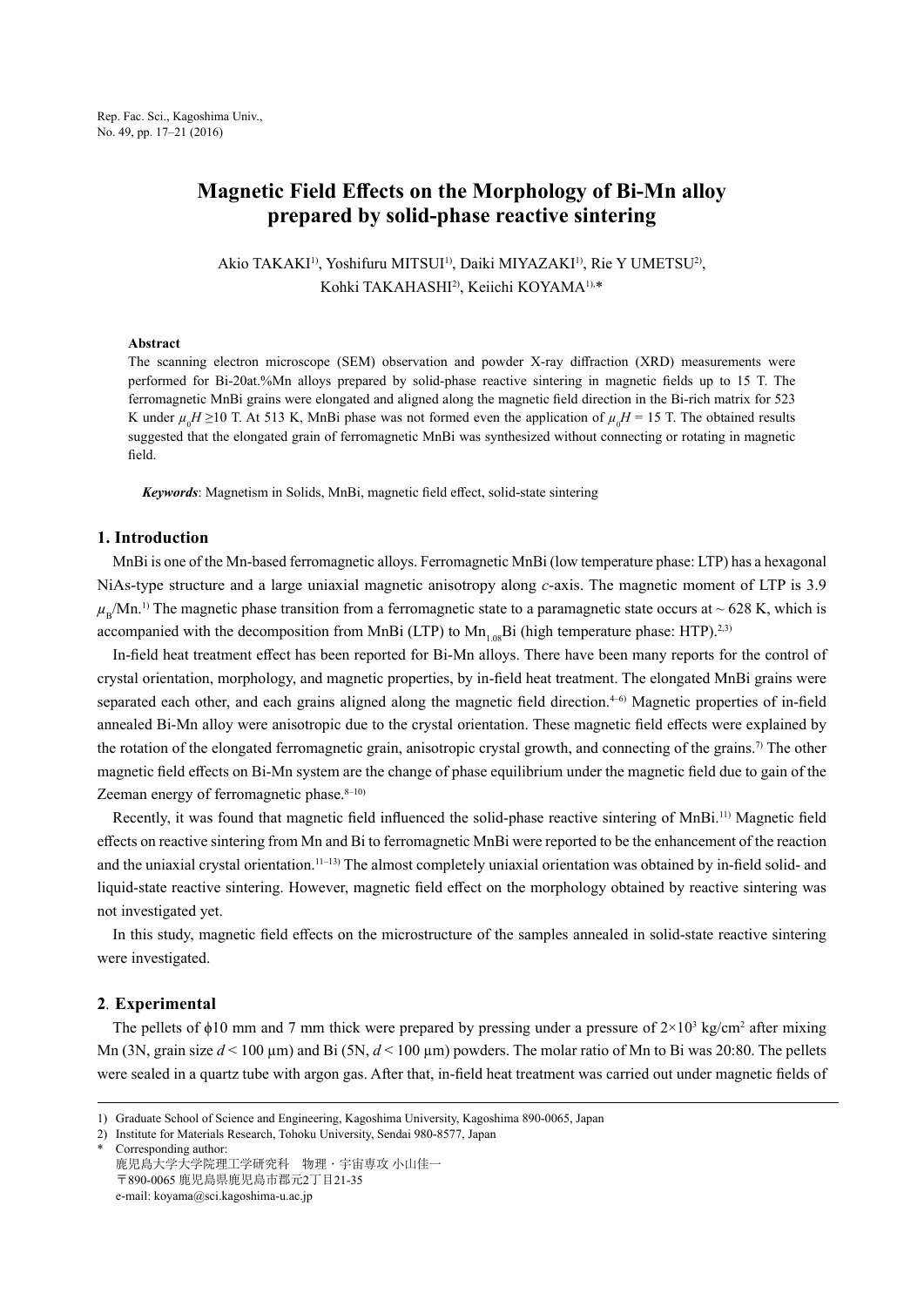$\mu_0 H$  = 0 T, 5 T, 10 T and 15 T. The annealing temperatures were 523 K and 513 K. These temperatures were below the eutectic temperature of Bi and Mn. This reaction was the solid-state reaction from Bi + Mn to MnBi.

The magnetic field direction was applied parallel to the thickness of the pellet. The annealed samples were cut for the characterization measurements. The powder X-ray diffraction (XRD) measurements at room temperature were performed for characterizing the synthesized phases. The microstructural observations were performed by scanning electron microscope (SEM). The observed plane was parallel to the applied magnetic field direction.

## **3. Results and discussion**

Fig. 1 shows the powder XRD patterns of the samples sintered at 523 K in magnetic fields of  $\mu_0 H = 0$  T (a), 5 T (b), 10 T (c) and 15 T (d). Here, *hkl* denotes the Miller indices of MnBi. The diffraction peaks of unreacted Mn and Bi were observed for  $\mu_0 H = 0$  T and 5 T. It was found that MnBi phase was not synthesized at these conditions. As seen in Fig. 1, for  $\mu_0 H = 10$  T and 15 T, the diffraction peaks of MnBi phase were observed, indicating that the magnetic field induced the reaction.



Fig. 1. The powder XRD patterns of the samples at 523 K for 24 h at magnetic fields of  $\mu_0 H = 0$  T (a), 5 T (b), 10 T (c), and 15 T (d).

Fig. 2 shows the microstructures of Bi-Mn alloys for magnetic fields of  $\mu_0 H = 0$  T (a), 5 T (b), 10 T (c) and 15 T (d). The white, gray and black areas indicate pure Bi, MnBi, and Mn phase, respectively. As seen in Fig. 2 (a) and (b), Mn grain was observed in the Bi-matrix. MnBi phase was not observed for these conditions. This suggests that the magnetic field of  $\mu_0 H = 5$  T is not enough high to enhance the reaction effectively at this annealing temperature.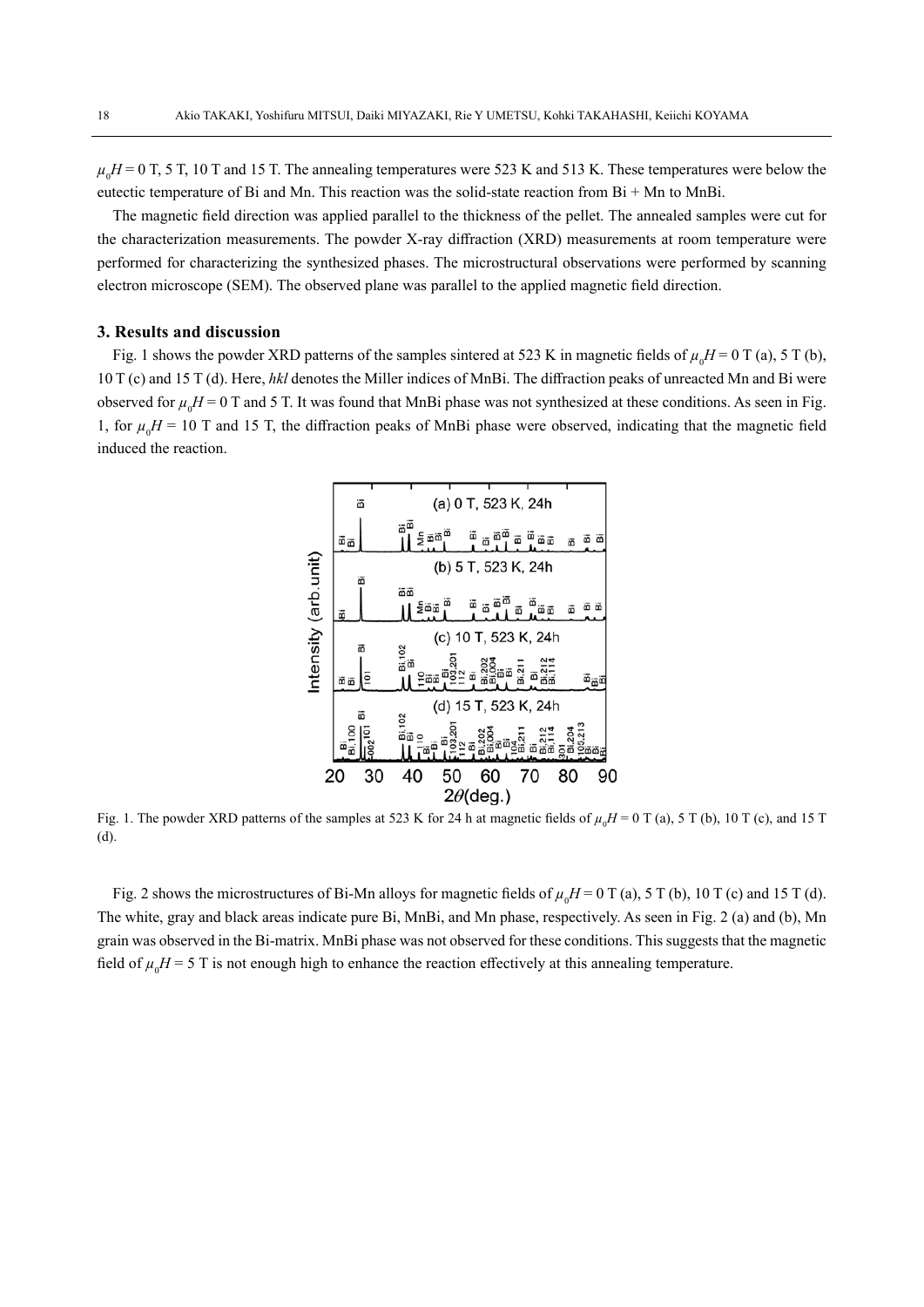

Fig. 2. The microstructure at 523 K for 24 h at magnetic fields of  $\mu_0 H = 0$  T (a), 5 T (b), 10 T (c), and 15 T (d).

For the sample annealed in  $\mu_0 H = 10$  T and 15 T, the synthesized MnBi grains were observed. These grains became elongated and tended to align along the parallel to the direction of magnetic field. It was observed that some MnBi grains were close each other. This morphology was similar to that prepared by semi-solid melting state under magnetic fields.7) However, the connection of the ferromagnetic grain was not observed, which is different from that of semi-solid melting sample.

The annealing temperature effect for the reaction was evaluated. Fig. 3 shows the XRD pattern (a) and SEM image (b) of the sample sintered at 513 K for 24 h in magnetic field of  $\mu_0 H$  = 15 T. The obtained XRD and SEM results showed that the MnBi phase was not formed.



Fig. 3. (a) The powder XRD patterns of the sample at 513 K for 24 h at a magnetic field of  $\mu_0 H = 15$  T (b) The microstructure at 513 K for 24 h at a magnetic field of  $\mu_0 H = 15$  T.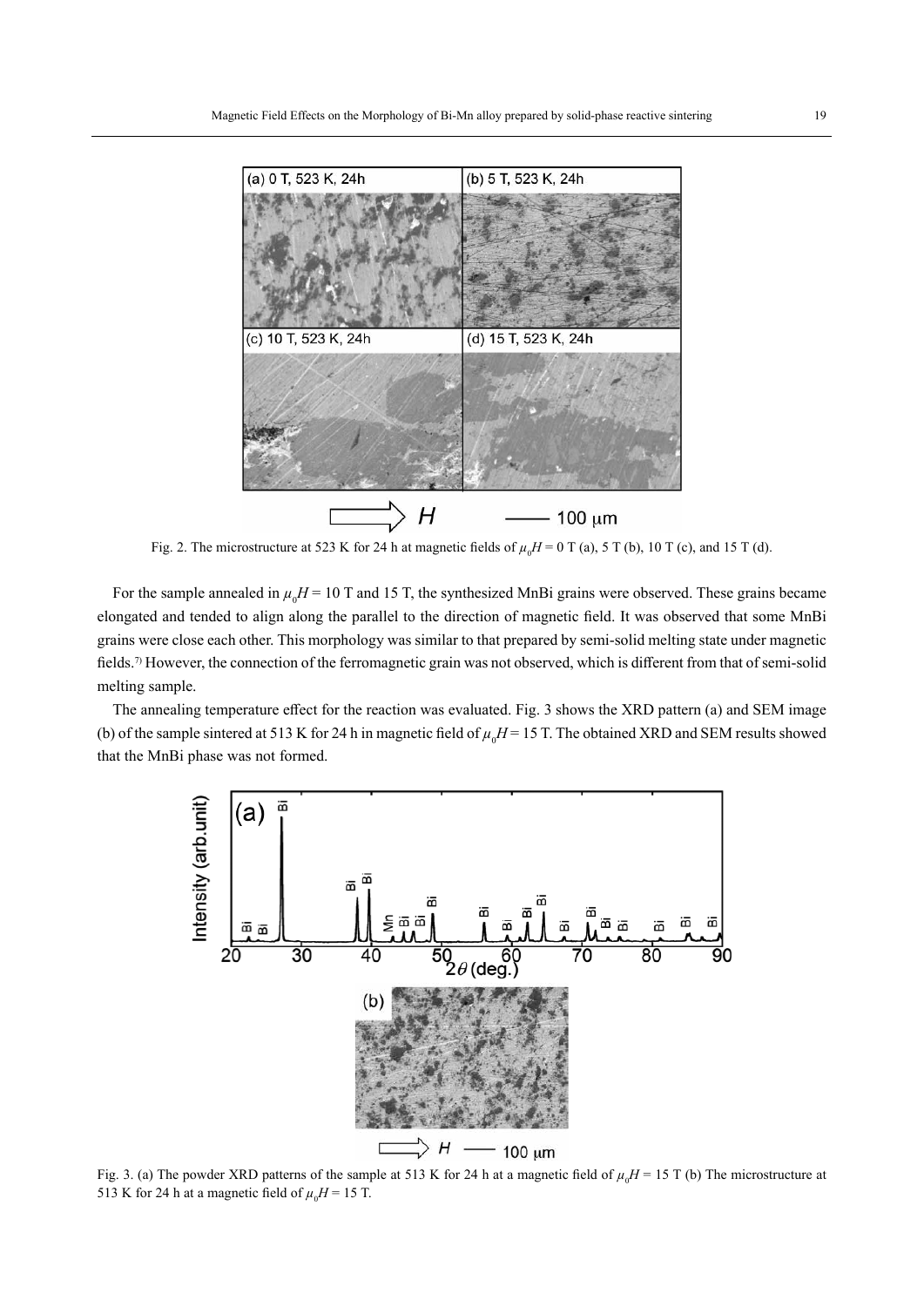Fig. 4 shows the schematic illustration of an in-field reaction model. Since the Bi-rich matrix was solid for the solidstate reactive sintering, it is hard for the formed MnBi phase to rotate and align parallel to magnetic field direction. However, the formed MnBi showed the similar behavior to the solidified sample from the semi-solid state under the magnetic fields. These results indicated that the anisotropic crystal growth occurred under magnetic fields without the rotation and the connecting of the ferromagnetic MnBi grain. As seen in Fig. 2 (c) and (d), some MnBi grains were close each other. For the initial stage of reaction, the grain boundary diffusion and phase formation of MnBi exhibits. The grain boundary partially was melted by reaction heat, inducing the growth of the reactant. Since there are some eutectic melting states at the boundary, this is considered to be similar to the semi-solid melting state. Although the melted area was small, the formed ferromagnetic grain can move in the melted area, resulting in the closeness of the ferromagnetic grain.



Fig. 4. The schematic model in field reaction for this experimentation.

In addition, MnBi phase was not synthesized at 513 K even applying  $\mu_{_0}H$  = 15 T. The decrease of annealing temperature of 10 K critically suppressed the reaction. This result indicated that the thermal activation of the reaction was more effective than the application of magnetic field.

#### **4. Summary**

Magnetic field effect on the morphology of solid-state reaction for Bi-20at.%Mn was investigated. It was found that the obtained MnBi grain in  $\mu_0 H = 15$  T was elongated and aligned along the magnetic field direction. This behavior was similar to a magnetic field effect on the solidification from semi-solid melt. The obtained results suggested that the elongated grain of ferromagnetic MnBi was synthesized without connecting or rotating in magnetic field.

#### **Acknowledgments**

The in-field heat treatments were performed at High Field Laboratory for Superconducting Materials, Institute for Materials Research, Tohoku University. This work was supported in part by KAKENHI 16H04547, 16K14374 and 26820281.

## **REFERENCES**

- 1) B.W Roberts: Phys. Rev. **104** (1956) 607
- 2) C. Guillaund: J. Phys. Radium. **12** (1951) 143
- 3) T. Chen: J. Appl. Phys. **45** (1974) 2358–2360
- 4) H. Morikawa, K. Sassa, and S. Asai: Mater. Trans. JIM **39** (1998) 814–818
- 5) H. Yasuda, I. Ohnaka, Y. Yamamoto, K. Tokieda and T. Kishio: Mater. Trans. **44** (2003) 2207–2212
- 6) Y. Liu, J. Zhang, S. Cao, G. Jia, X. Zhang, Z. Ren, X. Li, C. Jing and K. Deng: Solid State Commun. **138** (2006)